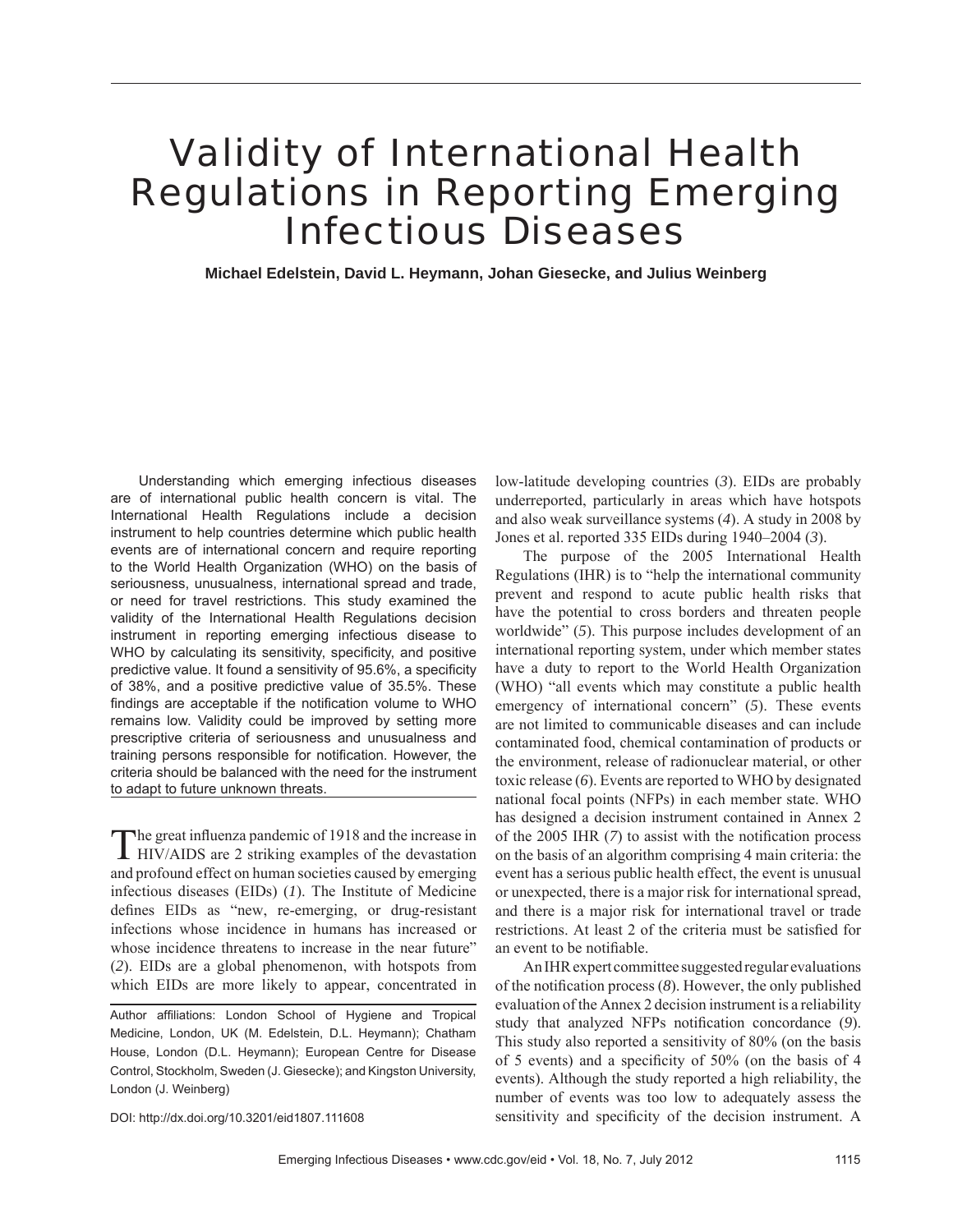## **RESEARCH**

2008 WHO technical report on Annex 2 (*10*) mentions a 2006 workshop assessing the decision instrument validity and finding a sensitivity of  $100\%$  and a specificity of  $55\%$ on the basis of 10 events. There were no details on the methods used and the study results were not published.

The aim of this study was to evaluate the predictive validity of the Annex 2 decision instrument. We focused on EIDs by applying screening test evaluation methods to the IHR Annex 2 decision instrument and estimated its sensitivity, specificity, and positive predictive value (PPV).

### **Methods**

The sensitivity, specificity, and PPV of the Annex 2 decision instrument were calculated by asking an investigator to decide whether each event in a series of historical EID events would have been reported to WHO by using the criteria of the instrument. A panel of 3 internationally recognized EID and IHR experts, who were independent of the notifying investigator, was then asked whether each event was truly of international public health concern. The sensitivity, specificity, and PPV of the decision instrument were then calculated by crosstabulating the outcome of the notification process and the true outcome of each event (taken as the expert panel consensus decision) in a  $2 \times 2$  table.

The EID events used were sampled systematically from the list of 335 EID events identified by Jones et al. (*3*), starting from the most recent and going back until the required sample size was reached. The study required 160 events to have CIs that did not exceed 10% on each side of the point estimate of sensitivity and specificity if sensitivity was  $90\%$ , specificity was  $55\%$ , and  $40\%$  of events were truly of international public health concern. These values were chosen on the basis of the best available information (*9,10*). The IHR Annex 2 decision instrument was used to decide whether each EID event fulfilled the notification criteria. The decision was based on the information available in the references for each EID event provided in the original report by Jones et al. (*3*).

To emulate real-life conditions, the investigator used only information available at the time of event occurrence. Each criterion was answered by yes or no, and  $\geq 2$  positive answers classed the EID event as notifiable, according to WHO guidance. To establish the true outcome for every EID event, each expert had to give an opinion on 4 statements: the public health effect of the event was serious; the event was unusual or unexpected; the event spread internationally; and the event led to travel or trade restrictions. The 4 statements were derived from the IHR Annex 2 criteria, but were retrospective and ascertained the a posteriori outcome of each EID event. A Likert scale was used to score each statement with scores from 1 (strongly disagree) to 5 (strongly agree).

Experts based their decisions on their opinion and knowledge and on a supplied information sheet for each event. They were blinded to the notification outcome of each EID event and assessed each event independently. The opinion on each statement of each event for each expert was converted to a numerical score from −2 to +2 (Table 1), which was then summed to give an overall value for each statement and 4 values per EID event. For each statement, an overall positive score was considered a consensus agreement with the statement, and an overall negative score was considered a consensus disagreement with the statement. A null score was considered a failure to agree on that criterion. Events with >2 agreed statements were considered to be of international public health concern. Events with <1 agreed statement and >1 disagreed statement were considered to be of no international public health concern. Events for which there was 1 agreed statement and for which no agreement could be reached on 3 statements were not used in the study.

Statistical analysis was performed by using Stata version 11 (StataCorp LP, College Station, TX, USA). A description was made of the distribution of events according to WHO region, type of pathogen, and type of event. We calculated the notification rate; the prevalence of EID events of international public health concern according to the expert panel; and the distribution of these events by type of pathogen, WHO region, and type of event. Sensitivity, specificity, PPV, and CIs of the decision instrument were then calculated. Concordance and its association with type of event, type of pathogen, and WHO region were calculated by using logistic regression. Concordance for each of the 4 criteria was also calculated. An intraclass correlation coefficient  $(11)$  was calculated for the combined score allocated by each expert (aggregated scores of all 4 criteria for each event, which provided a measure of overall concern; possible score of 20) to each EID event.

The appropriateness of the consensus-building method was tested by translating the judgment of each expert panel member into a binary scoring system, in which for each criteria, a score of 4 or 5 would translate to "I agree" and a score of 1, 2, or 3 would translate to "I disagree." This process enabled identification of which EID events experts individually considered to be of public health concern. EID events with >2 criteria agreed with signifying international public health concern. Agreement levels between individual experts and the consensus were then calculated.

#### **Results**

Of 204 identified EID events, 13 were not eligible because they did not fit the definition of an EID or were duplicates. Sixteen events were discarded because of insufficient information, leaving 175 (92%) of 191 eligible events to be analyzed. Their characteristics are summarized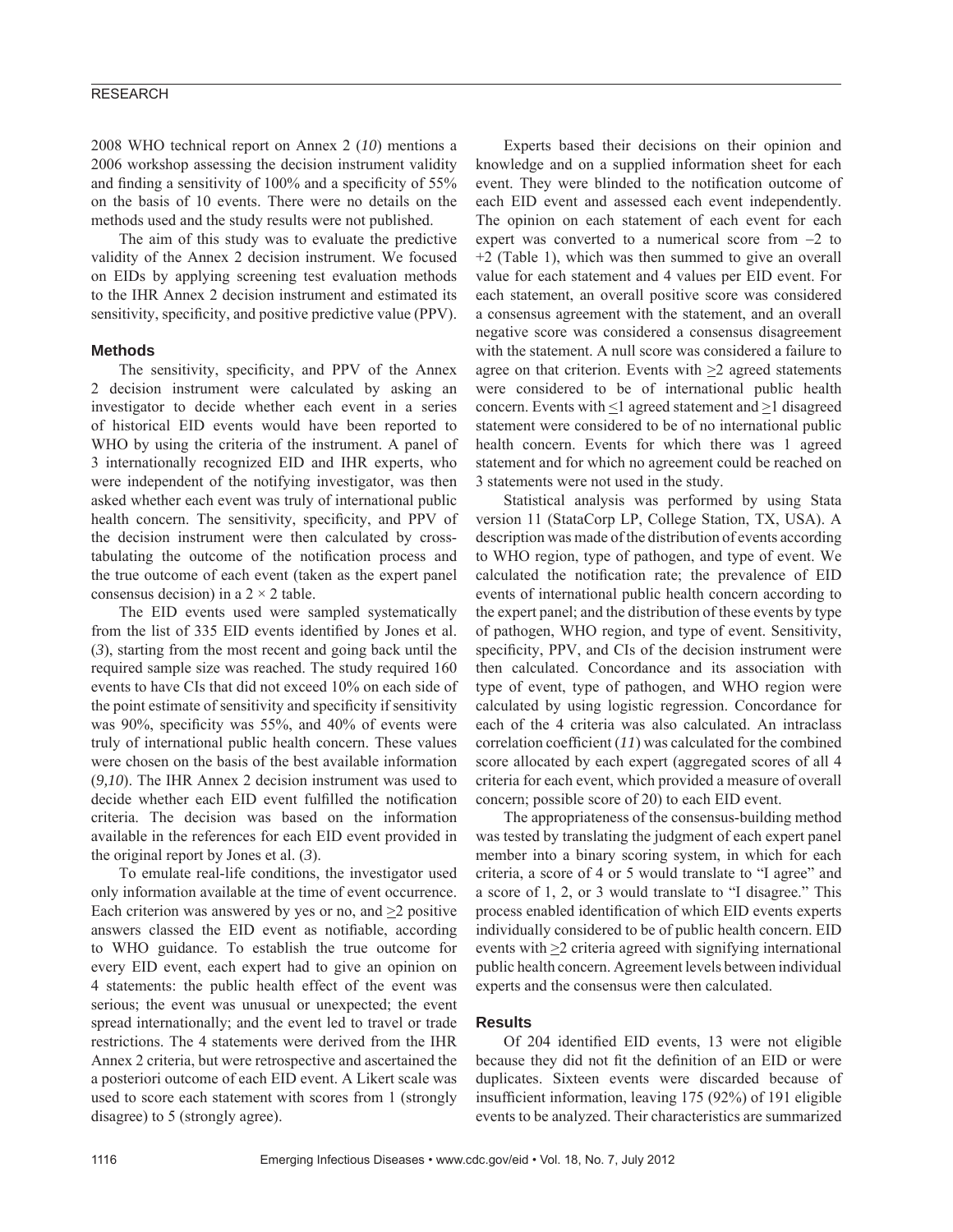Table 1. Values allocated to each opinion for consensus building for emerging infectious diseases reported to WHO\*

| Opinion                          | Value allocated |  |  |
|----------------------------------|-----------------|--|--|
| Strongly disagree                | $-2$            |  |  |
| Somewhat disagree                | $-1$            |  |  |
| Neither agree nor disagree       | 0               |  |  |
| Somewhat agree                   | $+1$            |  |  |
| Strongly agree                   | $+2$            |  |  |
| *WHO, World Health Organization. |                 |  |  |

in Table 2. A total of  $124$  (70.9%) of 175 events fulfilled >2 of the 4 decision instrument criteria according to the notifying investigator and should have been reported to WHO, according to the Annex 2 decision instrument. No EID event was withdrawn from the study because of failure of the expert panel to agree. Of the 175 EID events assessed by the expert panel, 46 (26.3%) were deemed to be of international public health concern. Characteristics of these 46 events are shown in Table 3.

Of 46 EID events of international public health concern, 44 would have been reported by using the Annex 2 decision instrument (sensitivity 95.6%; 95% CI 89.8%–100%). Of the 129 EID events that were not of international public health concern, 80 would still have been reported by using the Annex 2 decision instrument (specificity 38%, 95% CI 29.6%–46.3%; PPV 35.8%; 95% CI 27.1%–43.9%).

The overall concordance rate between notification decision and international public health concern was 53.1% (95% CI 45.7%–60.5%). The concordance rates for the 4 criteria of seriousness, unusualness, international spread, and travel and trade restrictions were 49.7% (95% CI 42.3%–57.1%), 58.3% (95% CI 51.0%–65.6%), 81.1% (95% CI 75.3%–86.9%) and 96% (95% CI 93.1–98.9), respectively. There was no strong evidence that the type of pathogen, type of event, or WHO region was associated with concordance (Table 4).

The intraclass correlation coefficient for assessing the agreement level for overall public health concern for each event, by using an aggregated score of 20, was 0.68 (95% CI 0.60–0.74). After simplifying the scores to obtain a judgment for each EID event for each expert, the agreement levels for each panel member compared with those of the consensus were 76.5%, 84.6%, and 85.7%, respectively.

### **Discussion**

The IHR Annex 2 decision instrument has a high sensitivity (95.6%; 95% CI 89.8%–100%) but a low specificity  $(38\%; 95\% \text{ CI } 29.6\% - 46.3\%)$ . These figures are consistent with previous anecdotal evidence (*9,10*). In this situation, trading specificity for high sensitivity is desirable because missing events of international public health concern would have serious consequences and would outweigh benefits of a lower volume of falsepositive results. A low specificity is not a major concern as long as the volume of notification is low (9), and currently

there is "little evidence that Annex 2 is being frequently or routinely used by State Parties in the assessment of events"  $(12)$ . A low specificity could become problematic if the volume of events reported through Annex 2 increased. The low specificity would result in an increase in false-positives results and increased costs associated with the notification process and determination of serious events.

The low specificity is reflected in a PPV of  $35.8\%$ . The calculated PPV could be underestimated for 2 main reasons. First, the prevalence of events identified as being of international public health concern might not reflect the prevalence of events truly reported to WHO. Second, in the current study, all EID events selected were submitted to the decision instrument, regardless of personal judgment. In real life conditions, events least likely to be of international public health concern would have been excluded even before being submitted to the decision instrument, which would increase the prevalence of events of international public health concern in events submitted to the decision instrument and consequently the PPV.

The specificity estimate was lower than that in 2 other evaluations (*9,10*) (38% vs. 50% and 55%, respectively). Although our estimate could be a more accurate reflection of the instrument specificity, it could also be an underestimate. Because instrument criteria are quite flexible and subject to interpretation, it is possible to reach a decision to report an event in which the likelihood of it becoming of international public health concern is small. In addition, courtesy bias, in which the assessor believes that that erring on the side of caution is more acceptable than not reporting that an event, could have occurred.

| Table 2. Characteristics of 175 emerging infectious disease |           |  |  |  |
|-------------------------------------------------------------|-----------|--|--|--|
| events reported to WHO*                                     |           |  |  |  |
| Characteristic                                              | No. (%)   |  |  |  |
| Type of pathogen                                            |           |  |  |  |
| Bacterium                                                   | 89 (50.9) |  |  |  |
| Virus                                                       | 39(22.3)  |  |  |  |
| Rickettsia                                                  | 12(6.9)   |  |  |  |
| Protozoan                                                   | 20 (11.4) |  |  |  |
| Helminth                                                    | 2(1.1)    |  |  |  |
| Fungus                                                      | 12 (6.9)  |  |  |  |
| Prion                                                       | 1(0.6)    |  |  |  |
| WHO region                                                  |           |  |  |  |
| AMRO                                                        | 77 (44.0) |  |  |  |
| <b>EURO</b>                                                 | 49 (28.0) |  |  |  |
| <b>EMRO</b>                                                 | 7(4.0)    |  |  |  |
| <b>SEARO</b>                                                | 10 (5.7)  |  |  |  |
| <b>WPRO</b>                                                 | 24 (13.7) |  |  |  |
| <b>AFRO</b>                                                 | 8(4.6)    |  |  |  |
| Type of event                                               |           |  |  |  |
| New pathogen                                                | 70 (40.0) |  |  |  |
| Increased incidence                                         | 44 (25.1) |  |  |  |
| Antimicrobial drug resistance                               | 54 (30.9) |  |  |  |
| New clinical manifestation                                  | 7 (4.0)   |  |  |  |

\*WHO, World Health Organization; AMRO, Americas; EURO, Europe; EMRO, Eastern Mediterranean; SEARO, Southeast Asia; WPRO, Western Pacific; AFRO, Africa.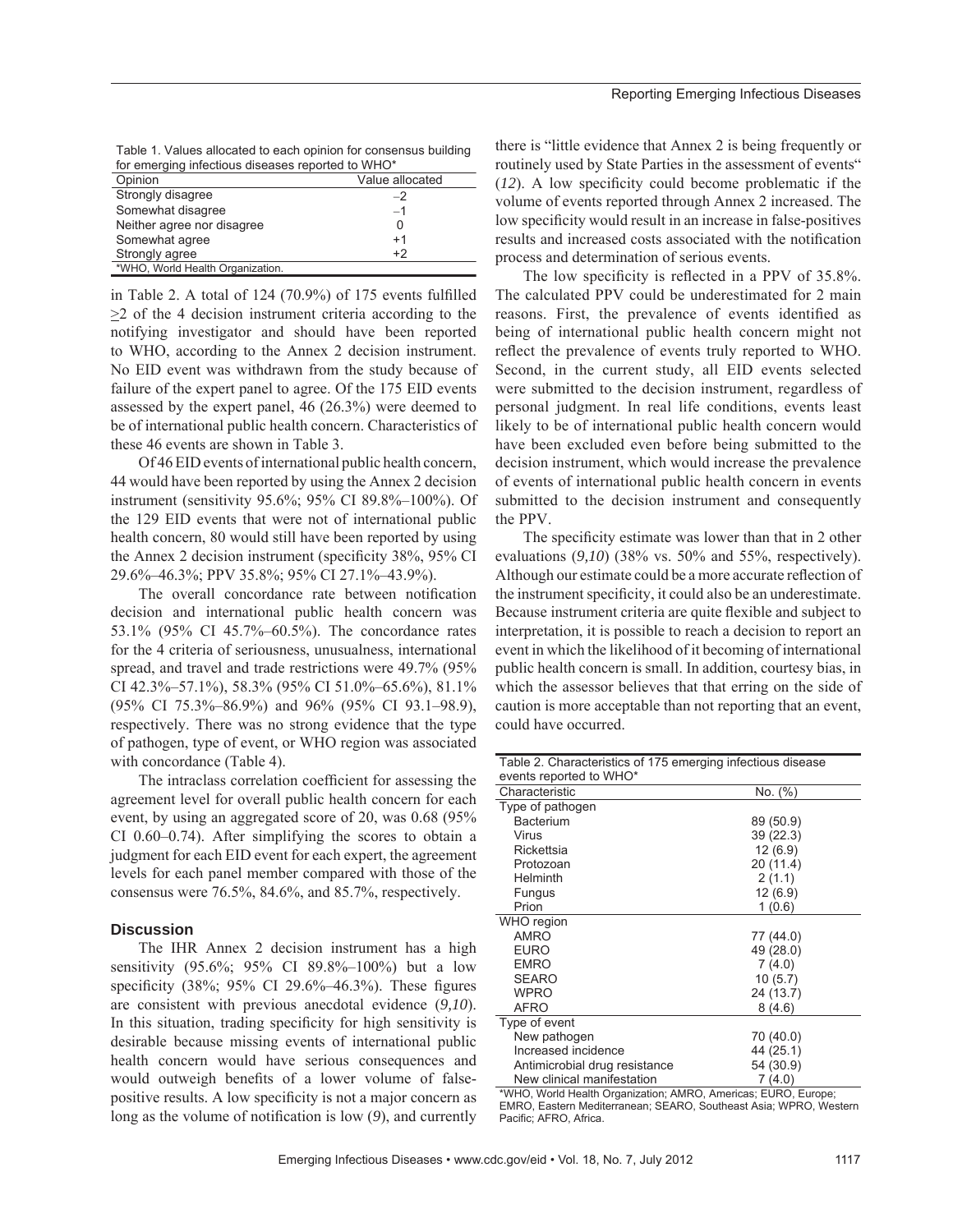### **RESEARCH**

| Table 3. Characteristics of 46 emerging infectious disease events |
|-------------------------------------------------------------------|
| of international public health concern reported to WHO*           |

| Characteristic                                                 | No. (%)   |  |  |  |
|----------------------------------------------------------------|-----------|--|--|--|
| Type of pathogen                                               |           |  |  |  |
| <b>Bacterium</b>                                               | 21 (45.6) |  |  |  |
| Virus                                                          | 18 (39.1) |  |  |  |
| Rickettsia                                                     | 2(4.3)    |  |  |  |
| Protozoan                                                      | 3(6.5)    |  |  |  |
| Other+                                                         | 2(4.3)    |  |  |  |
| <b>WHO</b> region                                              |           |  |  |  |
| AMRO                                                           | 17 (37.0) |  |  |  |
| <b>EURO</b>                                                    | 12(26.1)  |  |  |  |
| <b>EMRO</b>                                                    | 3(6.5)    |  |  |  |
| SEARO                                                          | 2(4.3)    |  |  |  |
| WPRO                                                           | 7(15.2)   |  |  |  |
| <b>AFRO</b>                                                    | 5(10.9)   |  |  |  |
| Type of event                                                  |           |  |  |  |
| New pathogen                                                   | 19 (41.3) |  |  |  |
| Increased incidence                                            | 18 (39.1) |  |  |  |
| Antimicrobial drug resistance                                  | 8(17.4)   |  |  |  |
| New clinical manifestation                                     | 1(2.2)    |  |  |  |
| *WHO, World Health Organization; AMRO, Americas; EURO, Europe; |           |  |  |  |

EMRO, Eastern Mediterranean; SEARO, Southeast Asia; WPRO, Western Pacific; AFRO, Africa. †Helminth, prion, or fungus.

The current study strictly applied the criteria described in the Annex 2 guidance without using the context of the event or personal judgment. The decision instrument criteria are designed to take context and personal judgment into account to be adaptable to current and future unknown threats (*13*). Use of personal judgment rather than strictly applying the decision instrument criteria leads to a lower notification rate (9).

Two events of international public health concern were missed despite the high sensitivity of the instrument, which reflected challenges of predicting evolution of an event as it occurs and potential for human error. Although a sensitivity of 100% would be difficult to attain, maintaining the number of missed events at an absolute minimum should be a priority when the instrument is revised or evaluated.

Prediction of seriousness and unusualness of events were least accurate and showed concordance rates of  $49.7\%$  and  $58.3\%$ , respectively. This finding reflects the subjectivity and broad spectrum of the seriousness and unusualness criteria. Although these findings might lead to overreporting, criteria flexibility is also "a major strength that makes the IHR future-proof against new and unforeseeable threats" (*9*). The other 2 criteria of international spread and restriction to travel and trade have higher concordance rates of 81.1% and 96%, respectively. Should there be a need to increase the specificity of the instrument, the focus should be on tightening the first 2 criteria and one should be more specific about what makes an event serious or unusual. Training staff at NFPs could also increase the specificity of the instrument (by perfecting their use of the decision instrument) and its PPV (by prefiltering which events to submit to the decision instrument). Staff of NFPs have been trained in the past by using online tools and workshops (*10,14*), and both approaches could be used.

Sensitivity and specificity of the decision instrument did not depend on event type, pathogen type, or WHO region of occurrence because no strong evidence of an association between concordance and these factors was found. This finding suggests the Annex 2 decision tool is adequate for reporting antimicrobial drug resistance, although it was not designed with drug resistance in mind. There have been calls to use the decision instrument for antimicrobial drug resistance events (*15*).

Although EID events were systematically, rather than randomly, sampled from the EID list compiled by Jones et al. (*3*), the distribution of events by type of pathogen was not significantly different from the distribution of events in the complete list from which the study sample is

| Table 4. Association between concordance and pathogen type, by WHO region and event type* |            |                           |                     |          |  |  |
|-------------------------------------------------------------------------------------------|------------|---------------------------|---------------------|----------|--|--|
| Characteristic                                                                            | No. events | No. (%) concordant events | Crude OR (95% CI)   | p valuet |  |  |
| Type of pathogen                                                                          |            |                           |                     |          |  |  |
| <b>Bacterium</b>                                                                          | 89         | 27(69.2)                  |                     |          |  |  |
| Virus                                                                                     | 39         | 46(51.7)                  | $2.10(0.95 - 4.67)$ | 0.07     |  |  |
| Rickettsia                                                                                | 12         | 6(50.0)                   | $0.93(0.28 - 3.12)$ | 0.91     |  |  |
| Protozoan                                                                                 | 20         | 7(35.0)                   | $0.50(0.18 - 1.38)$ | 0.18     |  |  |
| Other <sup>+</sup>                                                                        | 15         | 7(46.7)                   | $0.82(0.27 - 2.45)$ | 0.72     |  |  |
| WHO region                                                                                |            |                           |                     |          |  |  |
| <b>AMRO</b>                                                                               | 77         | 40 (51.9)                 |                     |          |  |  |
| <b>EURO</b>                                                                               | 49         | 23 (46.9)                 | $0.82(0.40 - 1.68)$ | 0.58     |  |  |
| <b>EMRO</b>                                                                               | 7          | 4(57.14)                  | $1.23(0.26 - 5.88)$ | 0.79     |  |  |
| <b>SEARO</b>                                                                              | 10         | 5(50.0)                   | $0.92(0.25 - 3.45)$ | 0.91     |  |  |
| <b>WPRO</b>                                                                               | 24         | 15(62.0)                  | $1.54(0.60 - 3.94)$ | 0.37     |  |  |
| <b>AFRO</b>                                                                               | 8          | 6(75.0)                   | $2.78(0.53 - 14.6)$ | 0.23     |  |  |
| Type of event                                                                             |            |                           |                     |          |  |  |
| New pathogen                                                                              | 70         | 31(44.3)                  |                     |          |  |  |
| Increased incidence                                                                       | 44         | 27(61.4)                  | $2.00(0.93 - 4.31)$ | 0.08     |  |  |
| Antimicrobial drug resistance                                                             | 54         | 32(59.3)                  | $1.83(0.89 - 3.75)$ | 0.10     |  |  |
| New clinical manifestation                                                                |            | 3(42.9)                   | $0.94(0.20 - 4.53)$ | 0.94     |  |  |

\*WHO, World Health Organization; OR, odds ratio; AMRO, Americas; EURO, Europe; EMRO, Eastern Mediterranean; SEARO, Southeast Asia; WPRO, Western Pacific; AFRO, Africa.

†By Wald test.

‡Helminth, prion, or fungus.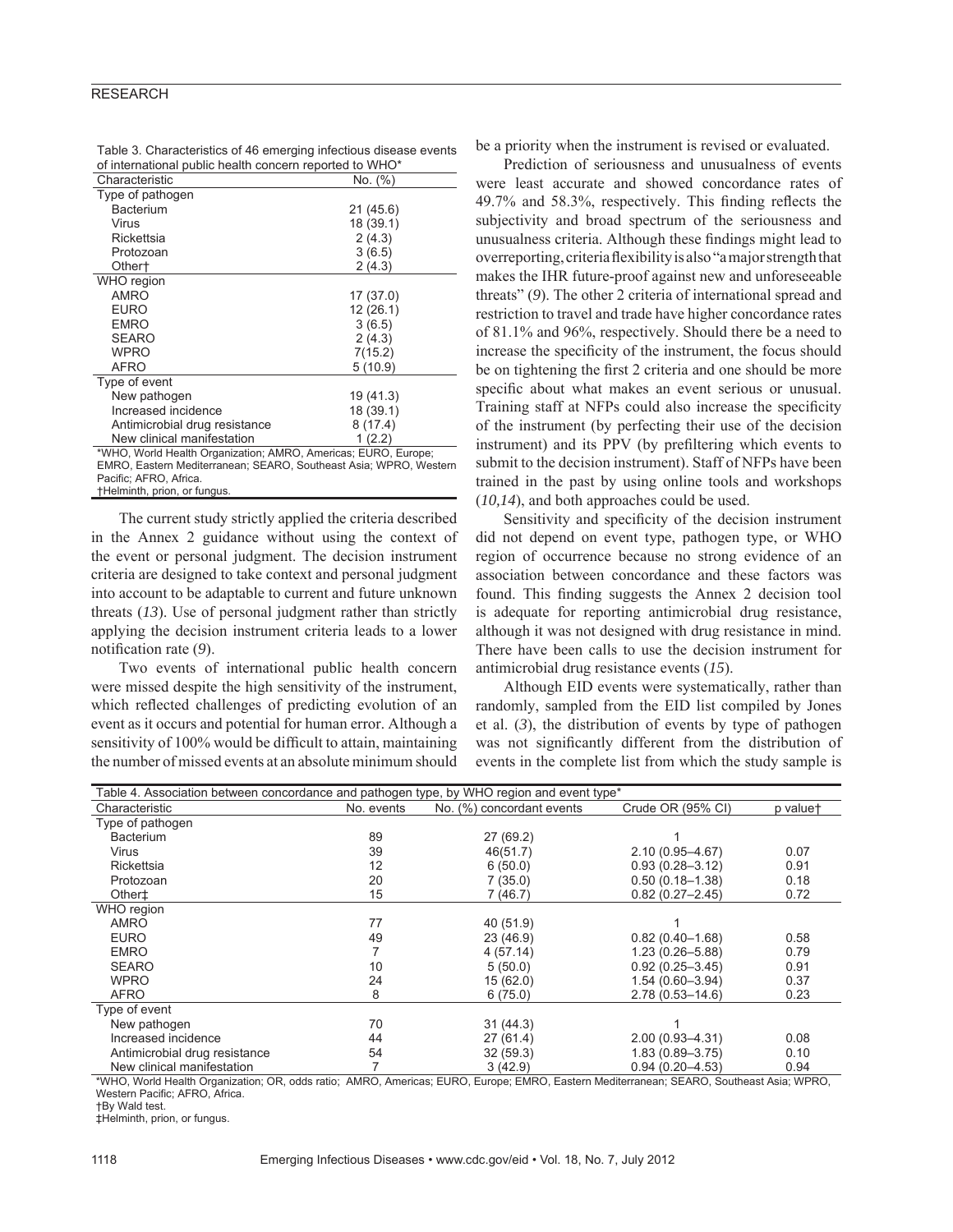extracted. The study sample and database from which it is extracted have a proportion of bacteria that is higher than other estimates of EID distribution  $(16,17)$ . This finding can be explained by the fact that a large (43.8%) proportion of bacterial events are antimicrobial drug resistance events, which were not included as EIDs in many other studies. Jones et al. also reported a bias toward events occurring in industrialized countries, which reflect publication bias and better surveillance systems in these countries (*3*). However, these findings do not affect the internal validity of the study, and the fact that the current sample includes a wide variety of types of events can give confidence that the types of EID events truly reported to WHO are likely represented in the study sample.

The 16 events for which no information could be obtained did not statistically differ from the rest of the events, and the proportion of events without information was relatively low (8%), which made bias caused by information availability unlikely. The notifying investigator could not be blinded to EID events he or she was assessing, and it was possible to identify famous EID (such as emergence of Nipah virus) from the information, potentially introducing a bias toward reporting famous events. However, knowledge of these events is often the result of international concern, and they would have been reported regardless of these factors.

The intraclass correlation coefficient of 0.68 showed moderate-to-strong levels of agreement between expert panel members. The overall score given by each judge for each event was believed to be a good overall reflection of the role of the event. One limitation of this method was that the same score could be obtained with different opinions: e.g., if 1 expert strongly agreed that an event was serious but strongly disagreed that an event spread internationally, it would produce the same score as another expert strongly disagreeing with seriousness but strongly agreeing with international spread. However, when agreement levels were assessed for each criterion by calculating 4 intraclass correlation coefficients, there was no strong disagreement on any of the criteria, making that scenario unlikely.

The method showed agreement levels between experts and the consensus >75%. This agreement could have been improved by using a Delphi style approach (*18*), showing panel members their results compared with the mean of the whole panel and having a second round of evaluation.

This study took the approach of treating the IHR decision instrument a as a screening tool, thus enabling screening evaluation methods to be applied. One strong point of this study was the sample size: 175 real life events, a large enough sample to accurately estimate sensitivity and specificity with relatively narrow CIs. Furthermore, the fact that retrospective events were used enabled testing for predictive validity because in hindsight it was possible to evaluate the true international public health role of each event rather than just its potential for international public health concern. All panel members were internationally recognized as experts in the field. Therefore, their opinions were as reliable as can be obtained by using such a method. The fact they were blinded to whether each event would be reported and to each other's opinions, and the objective method used to decide on consensus for each EID event further strengthens the method. Increasing the size of the panel may also have added rigor to the evaluation.

The definition of an EID was wider and more encompassing than most definitions used in the literature, particularly because it included antimicrobial drug resistance. Therefore, the validity of the decision instrument was tested by using a wide variety of type of events likely to represent a range of events NFPs staff would encounter in real life.

This study attempted to replicate real-life situations by means of a theoretical exercise. The amount of information available on each event was limited, and the WHO Annex 2 decision instrument criteria described in the guidance were rigidly applied. Furthermore, political or economic considerations that could not be replicated in a study are often taken in account when reporting an event (*19*). Therefore, the study implies a degree of simplification of real-life conditions.

The sample of events was limited to EIDs in which the Annex 2 decision instrument is used for a variety of events, including radiation and chemical incidents and outbreaks of well-established pathogens. Whether the results of this study can be extrapolated to such events is not clear.

Although as much care as possible was taken to make the expert panel method objective, it still relied to some extent on individual opinion, and expert panel judgment on each event could not claim to be the definitive and universal truth. This shortcoming is inherent to the method and has been noted in other studies of the IHR Annex 2 decision instrument that used expert panels (*9,10*). Every attempt was made to minimize subjectivity by giving clear written guidelines to each expert, blinding the experts to the notification outcome, preventing experts from discussing the events, and deriving agreement mathematically.

The IHR Annex 2 decision instrument is a sensitive tool for reporting EIDs of international public health concern. The instrument lacks specificity mainly because of broad, nonspecific criteria that can lead to overreporting. The PPV of the instrument is also relatively low. If one considers the nature of the instrument and potential consequences of WHO not being aware of an EID event of international public health concern, sensitivity should be prioritized over specificity. In the current situation in which the volume of notification remains low, the instrument is adequate. However, if the IHR Annex 2 decision instrument is to be